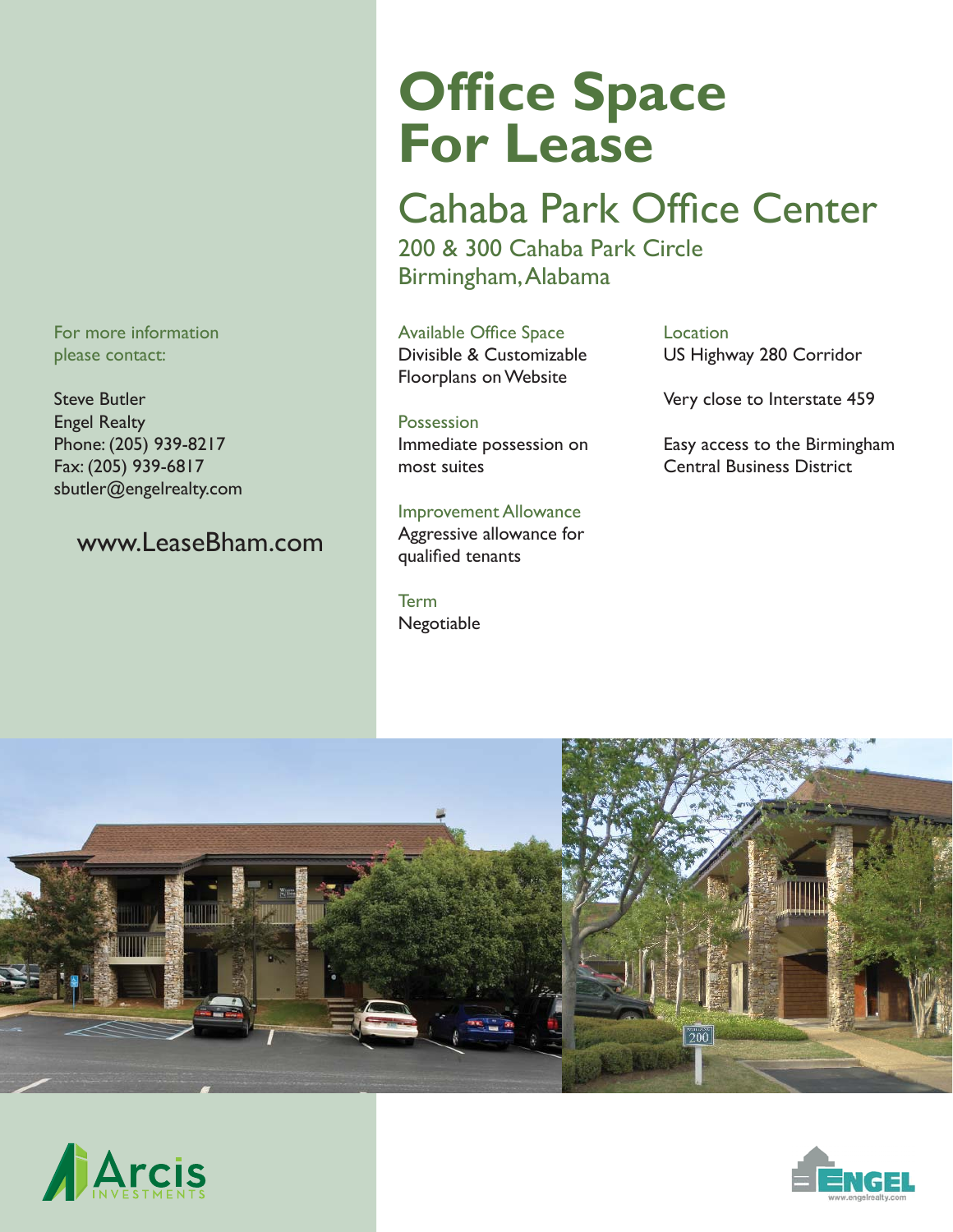

## **www.LeaseBham.com**



### 200 & 300 Cahaba Park Circle Birmingham, Alabama Cahaba Park

播曲



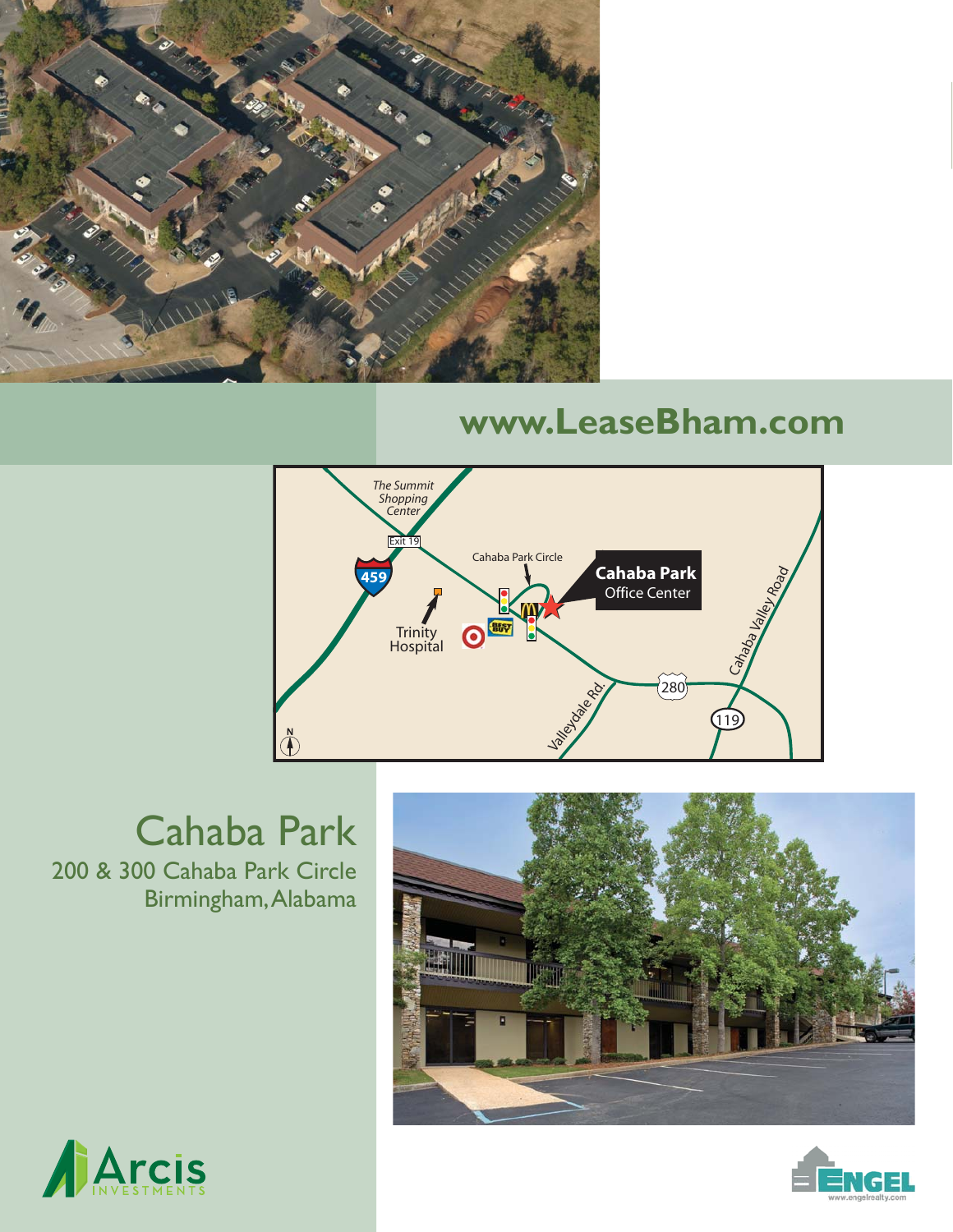#### Cahaba Park Floorplans









714 sf